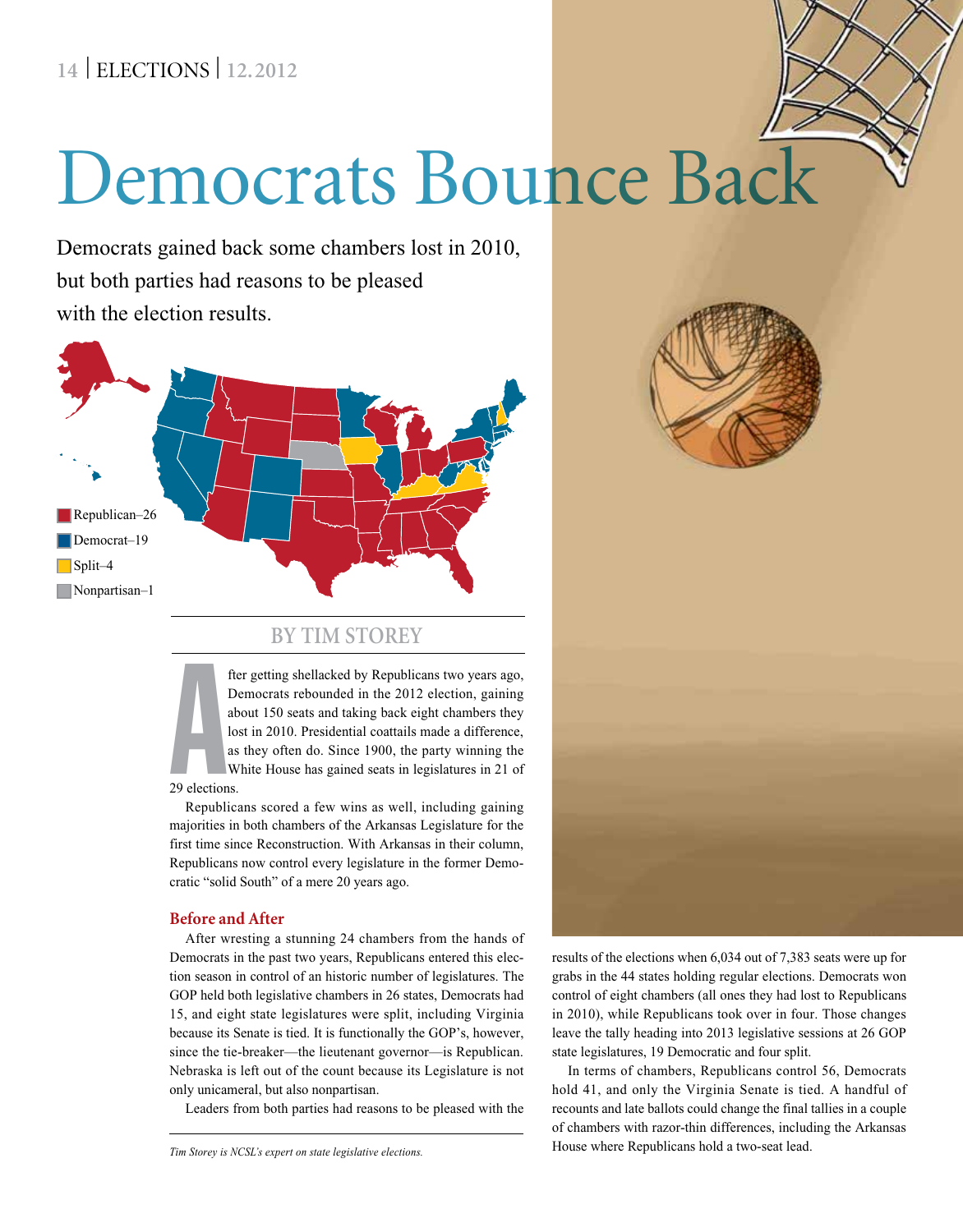

#### **Democrats Celebrate Coattails**

On average, winning presidents bring in about 200 additional seats. The 150 seats gained by Democrats in November fell a bit short of that average and were not exactly widespread. A net of nearly 120 seats by Democrats in the New Hampshire House alone accounted for most of the gains. New Hampshire's 400-seat House is by far the largest legislative body in the United States.

Democrats gained seats in 38 of the nation's 98 partisan state legislative chambers, while Republicans added seats in 36. In the other chambers, it was a draw. The net gain in seats for Democrats left them holding 47.5 percent of all partisan legislative seats in the country, with Republicans still claiming a majority, at 52.1 percent. Third party legislators (not counting nonpartisan Nebraskan lawmakers) nudged up slightly to 29, or 0.4 percent of all the nation's legislators.

President Barack Obama's coattails were perhaps no stronger than in New Hampshire where his party made huge gains and pulled off a surprising upset by taking back the Granite State House with a 222 to 178 majority. Republicans also lost seats in

# **12 .2012** | ELECTIONS | **15**

## **2012 State Elections By the Numbers**

## **6,034**

Legislative seats up for grabs on Nov. 6

### **12**

Legislative chambers that switched party control

## **About 150**

Seats gained by Democrats

#### **26**

States in which Republicans control both chambers

### **19**

States in which Democrats control both chambers

#### **25**

Chambers in which Republicans hold 2/3 majorities

#### **12**

Chambers in which Democrats hold 2/3 majorities

# **1**

Legislative seat added in 2012 (in New York Senate)

> **7,383** Total state legislators

## **1,781**

Female state legislators (1,746 before the election)

*Note: These numbers are based on preliminary data.*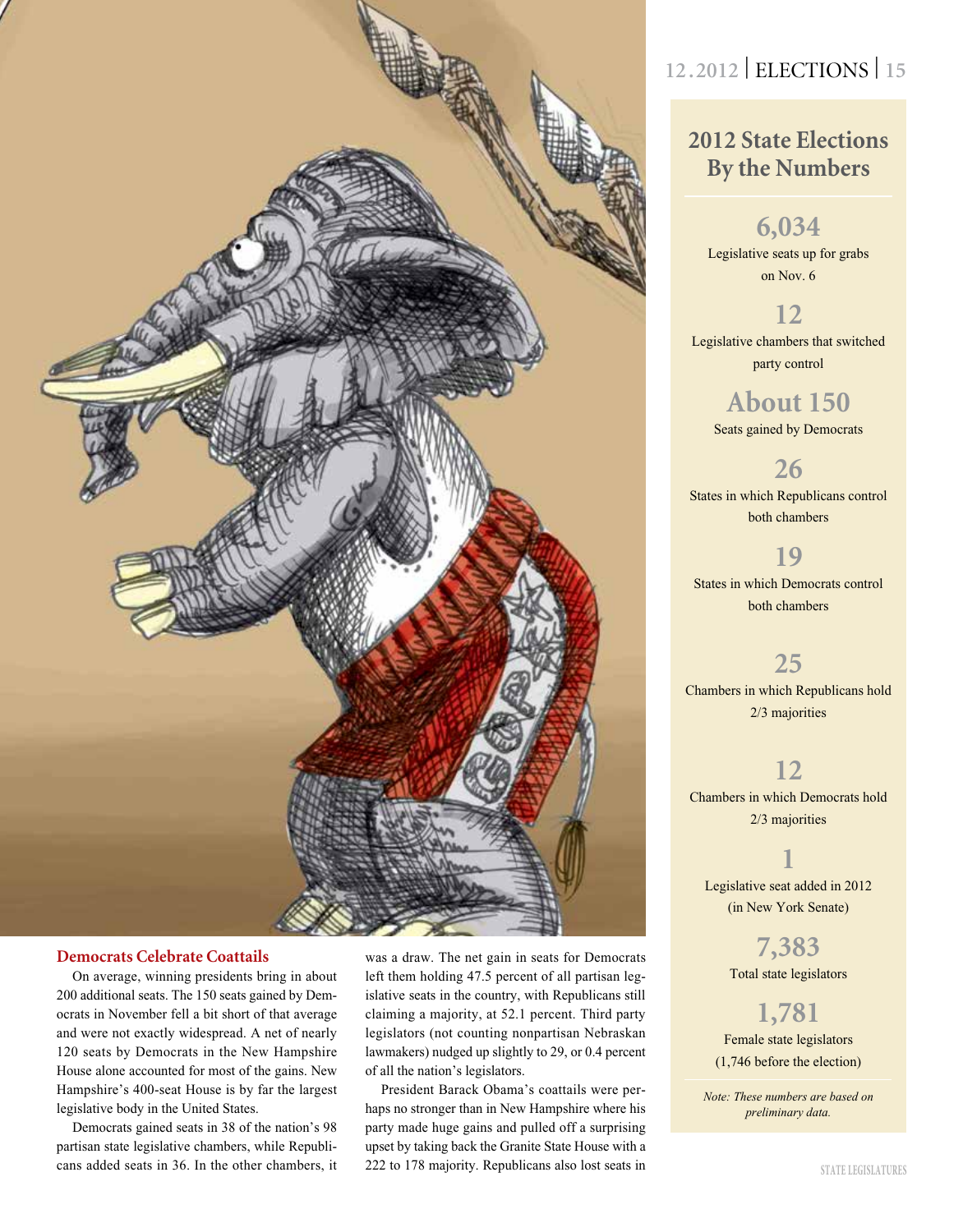# **16** | ELECTIONS | **12.2012**

the New Hampshire Senate yet managed to hang on to a much narrower 13 to 11 majority.

New England was fertile ground for Democrats this year. New Hampshire's neighbor, Maine, saw Democrats make their second biggest gains ever, netting more than 20 seats and winning back both chambers—with a 25-seat advantage in the House and nearly a 10-seat majority in the Senate. Maine is one of 15 states with term limits.

Another big win for Democrats was in New York, where they look likely to gain back a majority in the Senate by winning 32 seats compared to 30 for Republicans. At press time, one New York Senate race was still undecided and at least one other was headed for a recount, so it is far from settled. With New York Senate Republican Leader Dean Skelos hinting at a possible



coalition with dissident Democratic senators to maintain Republican control, it could be weeks, if not months, before New Yorkers know who will be in charge in Albany.

Even though the Democrats picked up 32 seats in the Midwest, Minnesota was the only state in the region where Democrats gained chambers, netting 20 seats and retaking majorities they lost in 2010 in both chambers. In the Senate, Democrats, who were down seven seats going into the election were up by nine afterward. In the House, they went from a 10-seat minority to a 12-seat majority.

In Colorado, Democrats needed to win back only one seat to re-gain the House, and they did that easily. Democrats now hold the House, Senate and governorship in the Rocky Mountain state. The Colorado House has changed hands 18 times in the last 112 years, making it one of the most competitive chambers in the country, trailing only the houses in Delaware, Indiana and New Jersey and the Senate in Connecticut, none of which changed hands in this election.

The Oregon Legislative Assembly entered this election as the country's most evenly divided. The House was tied at 30-30, and the Senate had only a two-seat difference. Democrats gained four seats to break the tie in the House and clung to their 16-14 advantage in the Senate to take full control in Oregon.

The Democratic wins in 2012 were the product of old-fashioned retail politics, says Michael Sargeant, executive director of the Democratic Legislative Campaign Committee, which coordinated many of the Democratic campaigns around the country.